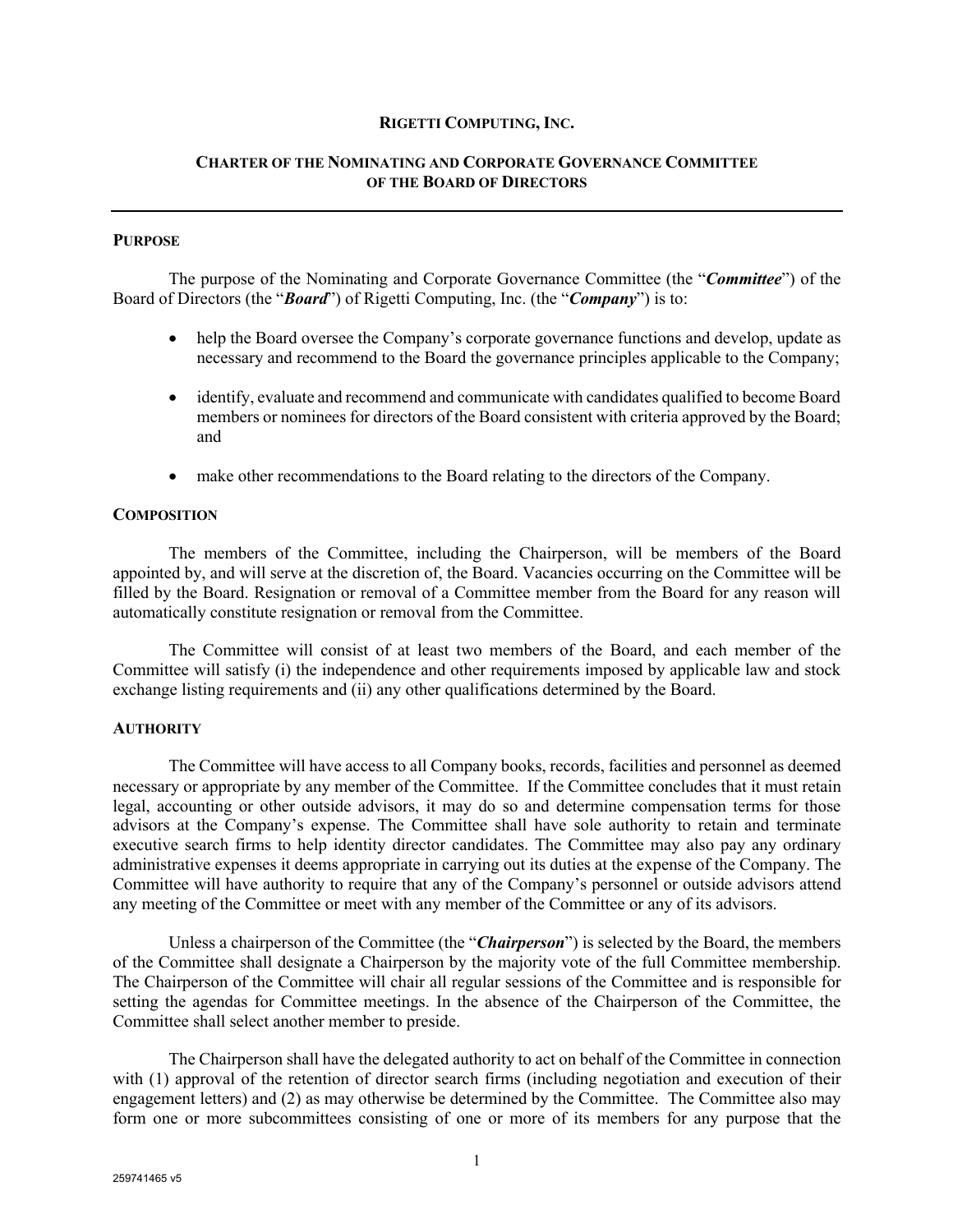Committee deems appropriate and may delegate to such Committee such power and authority of the Committee as the Committee deems appropriate. By delegating an issue to the Chairperson or a subcommittee, the Committee does not surrender any authority over that issue. Although the Committee may act on any issue that has been delegated to the Chairperson or a subcommittee, doing so will not limit or restrict future action by the Chairperson or subcommittee on any matters delegated to it.

## **RESPONSIBILITIES**

The Committee's responsibilities are for oversight, as described under "Purpose" above. The members of the Committee are not employees of the Company, and they do not perform management's functions. The Committee relies on the expertise and knowledge of management in carrying out its oversight responsibilities. The Committee shall have the following responsibilities; *provided*, *however*, that this list of responsibilities is intended to be a guide and to remain flexible to account for changing circumstances and needs. Accordingly, the Committee may depart from or supplement such responsibilities, and establish policies and procedures, to the extent permitted by applicable law and stock exchange listing requirements. The Board will retain the right to act on all such matters without limiting the Committee's authority, subject to compliance with applicable law and stock exchange listing requirements.

**1. Director Nominations**. The Committee will identify and evaluate candidates to serve on the Board consistent with the criteria approved by the Board, including consideration of the potential conflicts of interest, director independence and other requirements. The Committee will also have responsibility for reviewing, evaluating and considering the recommendation for nomination of incumbent directors for re-election to the Board, as well as monitoring the size of the Board. The Committee will also recommend to the Board for selection, candidates to serve as nominees for director for the annual meeting of stockholders. The Committee shall also have the power and authority to consider recommendations for Board nominees and proposals submitted by the Company's stockholders, to recommend to the Board appropriate action on any such proposal or recommendation and to make any disclosures required by applicable law in the course of exercising its authority

**2. Management, Board and Committee Assessment.** The Committee will periodically review the performance of management and the Board, including the Board committees, seeking input from senior management, the full Board and others. As appropriate, the Committee will make recommendations to the Board for areas of improvement. The assessment shall include evaluation of the Board's contribution as a whole and the Board's effectiveness in serving the best interests of the Company and its stockholders, specific areas in which the Board and/or management believe contributions could be improved, and overall Board composition and makeup. The factors to be considered shall include whether the directors, both individually and collectively, can and do provide the integrity, experience, judgment, commitment, skills, diversity and expertise appropriate for the Company. In assessing the directors, both individually and collectively, the Committee may consider the current needs of the Board and the Company to maintain a balance of knowledge, experience, diversity and capability in various areas. The Committee will also consider the independence of directors and the requirements imposed by applicable law and stock exchange listing requirements.

**3. Board Committee Membership.** The Committee will oversee the Board's committee structure and operations, including authority to delegate to subcommittees and committee reporting to the Board. The Committee will evaluate individual directors' interests, and prospective director independence, experience and the independence and requirements imposed by applicable law and stock exchange listing requirements and recommend to the entire Board annually the chairmanship and membership of each committee.

**4. Succession Planning.** Oversee and approve the management continuity planning process. Review and evaluate the succession plans relating to the Chief Executive Officer and other executive officer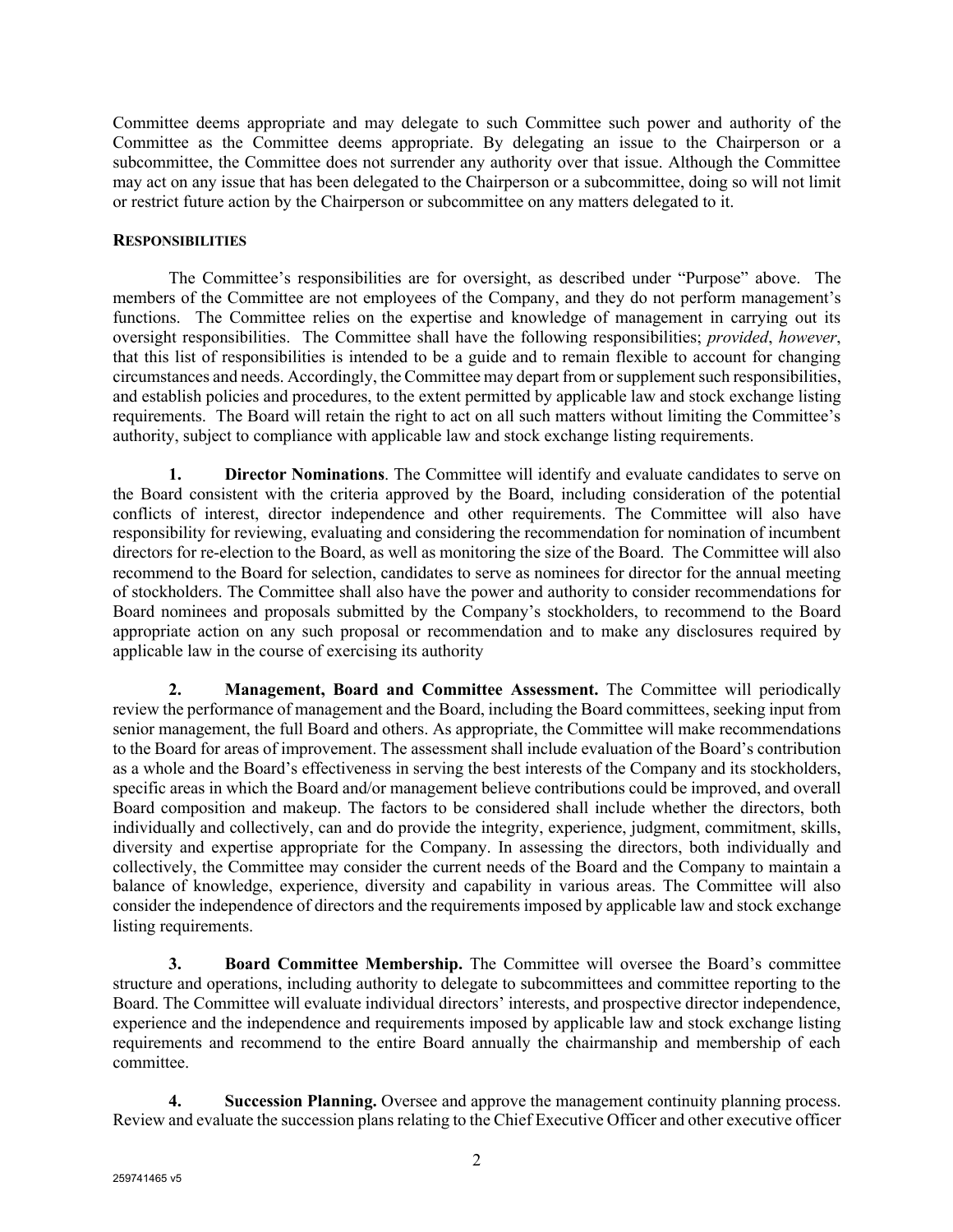positions and make recommendations to the Board of Directors with respect to the selection of individuals to occupy these positions.

**5. Stockholder Communications**. The Committee shall periodically review and make recommendations to the Board regarding the Company's process for stockholder communications with the Board, and make such recommendations to the Board with respect thereto as the Committee deems appropriate.

**6. Review Possible Conflicts of Interest**. The Committee shall consider possible conflicts of interest of officers and directors as set forth in the Company's Code of Business Conduct and Ethics, including reviewing, as necessary, any officer's request to accept a directorship position with another company, and make recommendations to the Board to prevent, minimize or eliminate such conflicts of interest.

**7. Continuing Education.** The Committee may institute plans or programs for the continuing education of directors and orientation of new directors, as it deems appropriate.

**8. Corporate Governance Guidelines.** The Committee will develop a set of corporate governance principles to be applicable to the Company, will periodically review and assess the Company's corporate governance guidelines, and, as appropriate, will recommend changes to the Board for its consideration.

**9. Leadership Structure**. The Committee shall consider the Board's leadership structure, including the separation of the chairperson of the Board and Chief Executive Officer roles and/or appointment of a lead independent director of the Board, either permanently or for specific purposes, and make such recommendations to the Board with respect thereto as the Committee deems appropriate. The Committee shall also review and discuss the disclosure regarding the Board leadership structure and role in risk oversight to be included in any public filing with the Securities and Exchange Commission.

**10. Procedures for Information Dissemination.** The Committee will periodically review the processes and procedures used by the Company to provide information to the Board and its committees and the scope of such information and make recommendations to the Board and management for improvement as appropriate.

**11. ESG Matters.** Review significant shareholder relations issues, corporate political or charitable contributions and environmental and corporate social responsibility matters.

**12. Committee Self-Assessment; Charter Review.** The Committee will annually evaluate its performance. The Committee shall also review and assess the adequacy of this Charter at least annually and shall recommend any proposed changes to the Board for its consideration.

**13. General Authority***.* The Committee shall perform such other functions and have such other powers as may be necessary or appropriate in the discharge of any of the foregoing.

# **MEETINGS AND MINUTES**

The Chairperson of the Board or any member of the Committee may call meetings of the Committee. The same procedural rules concerning notice of meetings, actions by unanimous consent or telephonic meetings and meetings held by other means of remote communication, and other procedural matters, shall apply to Committee meetings as apply to meetings of the Board under the Company's certificate of incorporation or bylaws. Additionally, the Committee may invite to its meetings any